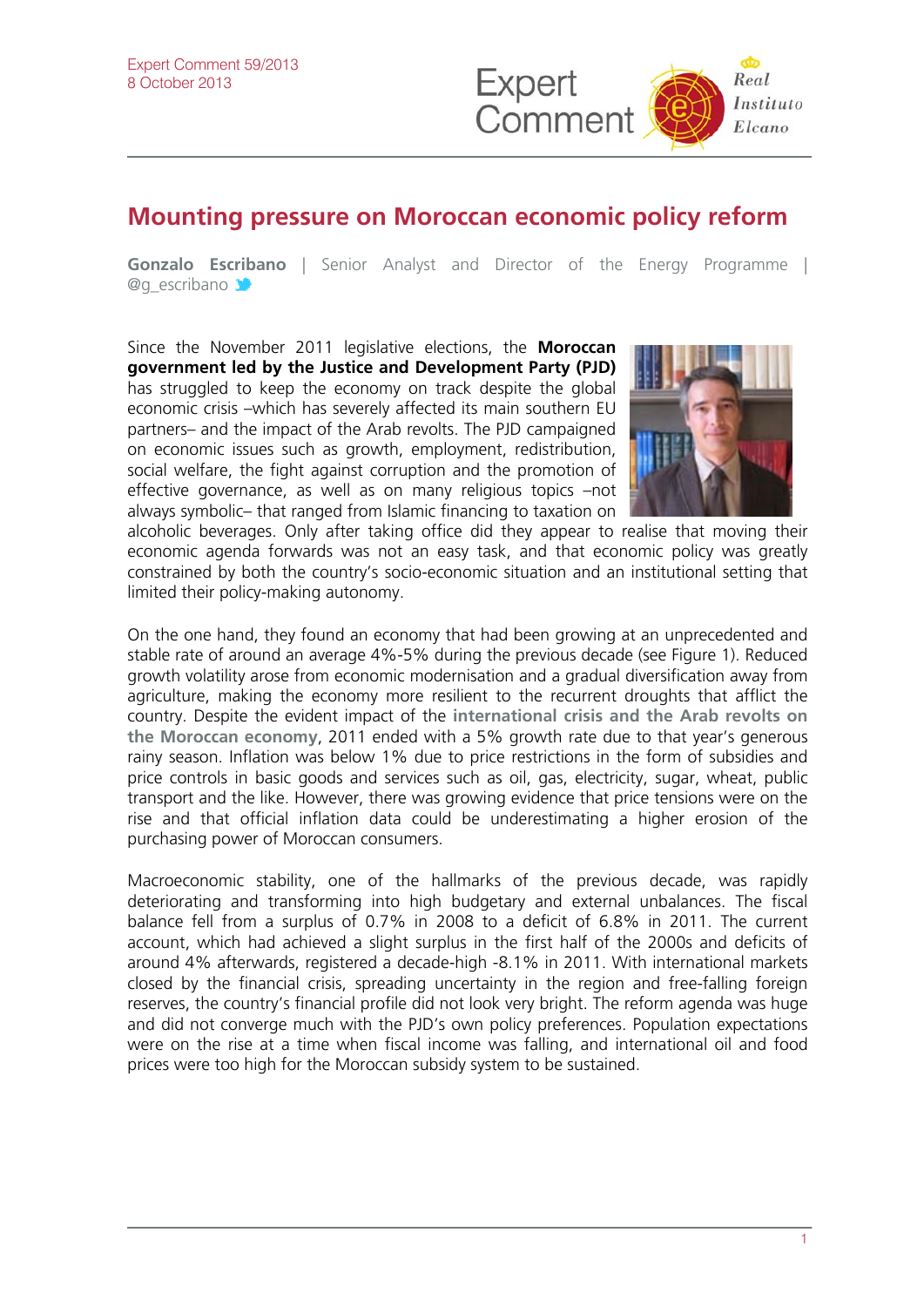



**Figure 1. Selected Moroccan economic indicators (% of GDP)** 

Note: years marked with an asterisk (\*) are May 2013 IMF projections. On 20 June the Haut Commissariat au Plan halved its real-GDP growth forecast for 2014 from 5% to 2.5% due to an expected tighter fiscal policy, a decrease in agricultural output and a slow international recovery. The Economist Intelligence Unit forecasts a 3.5% growth rate for 2013, accelerating to an annual average of 4.7% in 2014-17 as the global economy recovers. Source: IMF, Regional Economic Outlook Update, May 2013.

The dilemma confronted by the PJD was similar to that faced by the Islamist parties that took office in Tunisia and Egypt. All of them proved reluctant to reduce food and energy subsidies, as well as other strands of public spending, knowing that their credibility as social benefactors was contingent upon the effective delivery of improved living standards. At the same time, financing needs further reduced their economic policy space, with the IMF imposing conditions to provide the countries with much needed foreign reserves. The Mursi government postponed subsidy reform and led the Egyptian economy to the edge of economic collapse by rejecting the IMF's conditionality and losing the confidence of the international markets. In Morocco, as in Tunisia, the PJD first took a more ambivalent approach regarding economic policy. It included a pro-market attitude and anti-corruption rhetoric, but also the maintenance of costly energy and food subsidies, increases in public wages and transfers (such as the introduction of a modest unemployment programme) and other expansionary measures.

In 2012 the harsh reality of Moroccan public financing made an IMF US\$6.2 billion precautionary credit line unavoidable. The credit line was opened in August 2012, easing the pressure on foreign exchange levels. The IMF insisted on the need for a stricter control over spending and moving ahead with subsidy, retirement and tax reforms, but renewed the credit line in July 2013, signalling the credibility of Moroccan economic policy reform. The government had already reduced the oil subsidy burden the previous year in the midst of popular protests. This should have helped reduce the fiscal deficit to 5.5% of GDP in 2013.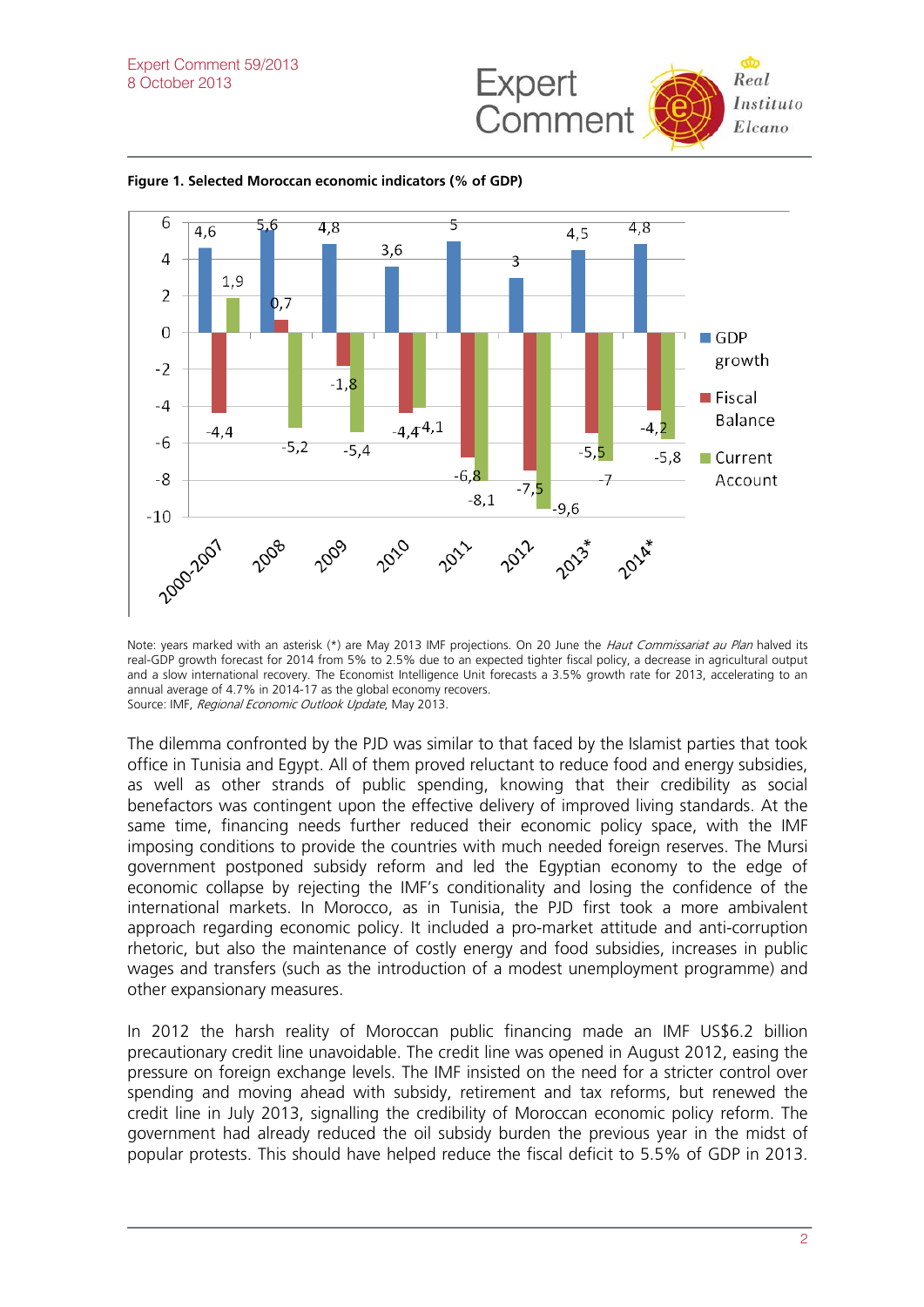

However, in August the central bank warned that the fiscal deficit had increased in the first half of 2013 and that fiscal and additional subsidy reforms were urgent.

In fact, subsidy reform was the origin of the government crisis that led to the resignation of five ministers during the summer, leaving the PJD alone to draw up the 2014 Loi de Finances (budget). The government wanted to apply the indexation of oil prices before summer, but the reform was postponed due to the resignation of Istiqlal ministers, then to the Ramadan and finally to the holidays. It entered into effect after the summer amidst popular protest but with the renewed opposition of the Istiglal party, eager to reap the political benefits of its exit from the governmental coalition. In this complex political and economic context, the budgetary process was delayed and finally started at the end of September under very austere prospects and the worsening of economic growth forecasts for 2014.

The good news for Morocco is that **it has avoided economic collapse under very difficult circumstances**. While reserves remain scarce, IMF backing helped it come back to the market in December 2012 for the first time in two years, successfully issuing 10-year bonds at 275 bp over US Treasury yields. The 10-year component bond that reopened in May 2013 was priced lower, at 220 bp over US Treasuries. The government has also announced the issue of its first *sukuk*, a sharia-compliant bond targeting both Gulf demand and domestic public opinion. Moroccan private banks are also going back to the market, reflecting more stable financial conditions. The uncertainties regarding the **[eventual spill](http://www.realinstitutoelcano.org/wps/portal/rielcano_eng/Content?WCM_GLOBAL_CONTEXT=/elcano/elcano_in/zonas_in/international+economy/wp3-2013_escribano_political_economy_north_africa_transitions)[over from the Arab Spring](http://www.realinstitutoelcano.org/wps/portal/rielcano_eng/Content?WCM_GLOBAL_CONTEXT=/elcano/elcano_in/zonas_in/international+economy/wp3-2013_escribano_political_economy_north_africa_transitions)** have not completely faded away, but have been greatly reduced. Morocco has not suffered from the disruption of economic activity that is still affecting Tunisia and Egypt, not to mention Libya and Syria. On the contrary, in the last few months it has benefited from trade, foreign investment and tourism diverted away from Tunisia and Egypt, its traditional competitors.

According to **[UN World Investment Report](http://unctad.org/en/pages/PublicationWebflyer.aspx?publicationid=588)** data, **Morocco was the top recipient of foreign direct investment in North Africa in 2012**, surpassing Egypt for the first time. According to STR Global, a firm that tracks the hotel market, Morocco had the highest growth in demand for hotel rooms in the Middle East and Africa in the year to May 2013. Regarding exports, the country has prepared a new export stimulus package to reinforce its strategy of diversifying its exports away from the stagnant EU markets towards more dynamic destinations. Since 2009, the EU's share in Moroccan exports decreased from 66% to 57% in 2012, while the export share to the US rose from 3% to 4.3% and to Africa from 7.3% to 9.5%. In the coming months two significant projects aimed at serving the export market will come on stream, both in Tanger-Med: the Renault factory and a new oil bunkering facility.

The bad news for the PJD is that it will pay on its own most of the political cost of economic policy reform, which implies unpopular measures that can alienate its voters. Since corruption has not been eradicated, the government's effectiveness has not improved and unemployment continues to rise (even if slightly), it is difficult to see how the PJD can retain the support of the average Moroccan voter with just the issue of *sukuks* and other religious gestures. **Economic results will probably not match the party's electoral pledges and non-economic results will hardly compensate for a de-legitimised economic management**. The PJD risks having to learn the hard way the first lesson of policymaking according to the electoral cycle: maximising the chance of re-election requires restrictive policies to be applied in the first half of a government's term in office and blaming them on